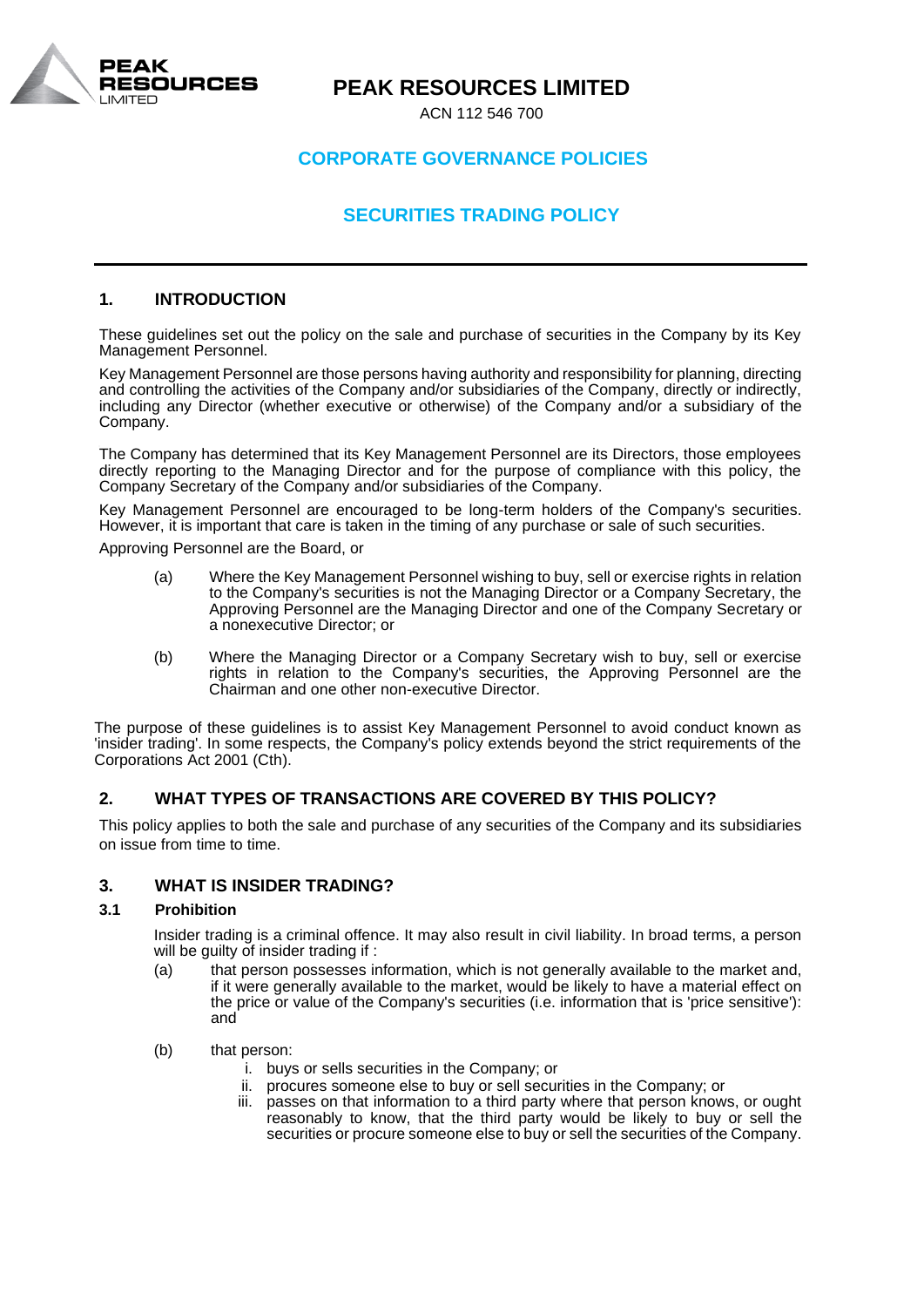

ACN 112 546 700

#### 3.2 Examples

To illustrate the prohibition described above, the following are possible examples of price sensitive information which, if made available to the market, may be likely to materially affect the price of the Company's securities:

- (a) the Company considering a major acquisition:
- (b) the threat of major litigation against the Company;
- (c) the Company's revenue and profit or loss results materially exceeding (or falling short of) the market's expectations;
- (d) a material change in debt, liquidity or cash flow;
- (e) a significant new development proposal (e.g. new product or technology);
- (f) the grant or loss or a major contract;
- (g) a management or business restructuring proposal;
- (h) a share issue proposal;
- (i) an agreement or option to acquire an interest in a mining tenement, or to enter into a joint venture or farm-in or farm-out arrangement in relation to a mining tenement; and
- (j) significant discoveries, exploration results, or changes in reserve/resource estimates from mining tenements in which the Company has an interest.
- 3.3. Dealing through third parties

The insider trading prohibition extends to dealings by individuals through nominees, agents or other associates, such as family members, family trusts and family companies (referred to as "Associates" in these guidelines).

3.4 Information however obtained

It does not matter how or where the person obtains the information — it does not have to be obtained from the Company to constitute inside information.

#### 3.5 Employee share schemes

The prohibition does not apply to acquisitions of shares or options by employees made under employee share or option schemes, nor does it apply to the acquisition of shares as a result of the exercise of options under an employee option scheme. However, the prohibition does apply to the sale of shares acquired under an employee share scheme and also to the sale of shares acquired following the exercise of an option granted under an employee option scheme.

## **4. GUIDELINES FOR TRADING IN THE COMPANY'S SECURITIES**

#### 4.1 General rule

Key Management Personnel must not, except in exceptional circumstances deal in securities of the Company during the following periods:

- (a) two weeks prior to, and 24 hours after the release of the Company's Annual Financial Report;
- (b) two weeks prior to, and 24 hours after the release of the Consolidated Interim Financial Report of the Company;
- (c) two weeks prior to, and 24 hours after the release of the Company's quarterly reports, and
- (d) any period notified in writing to Key Personnel by the Managing Director, (together the Closed Periods).

The Company may at its discretion vary this rule in relation to a particular Closed Periods by general announcement to all Key Management Personnel either before or during the Closed Periods,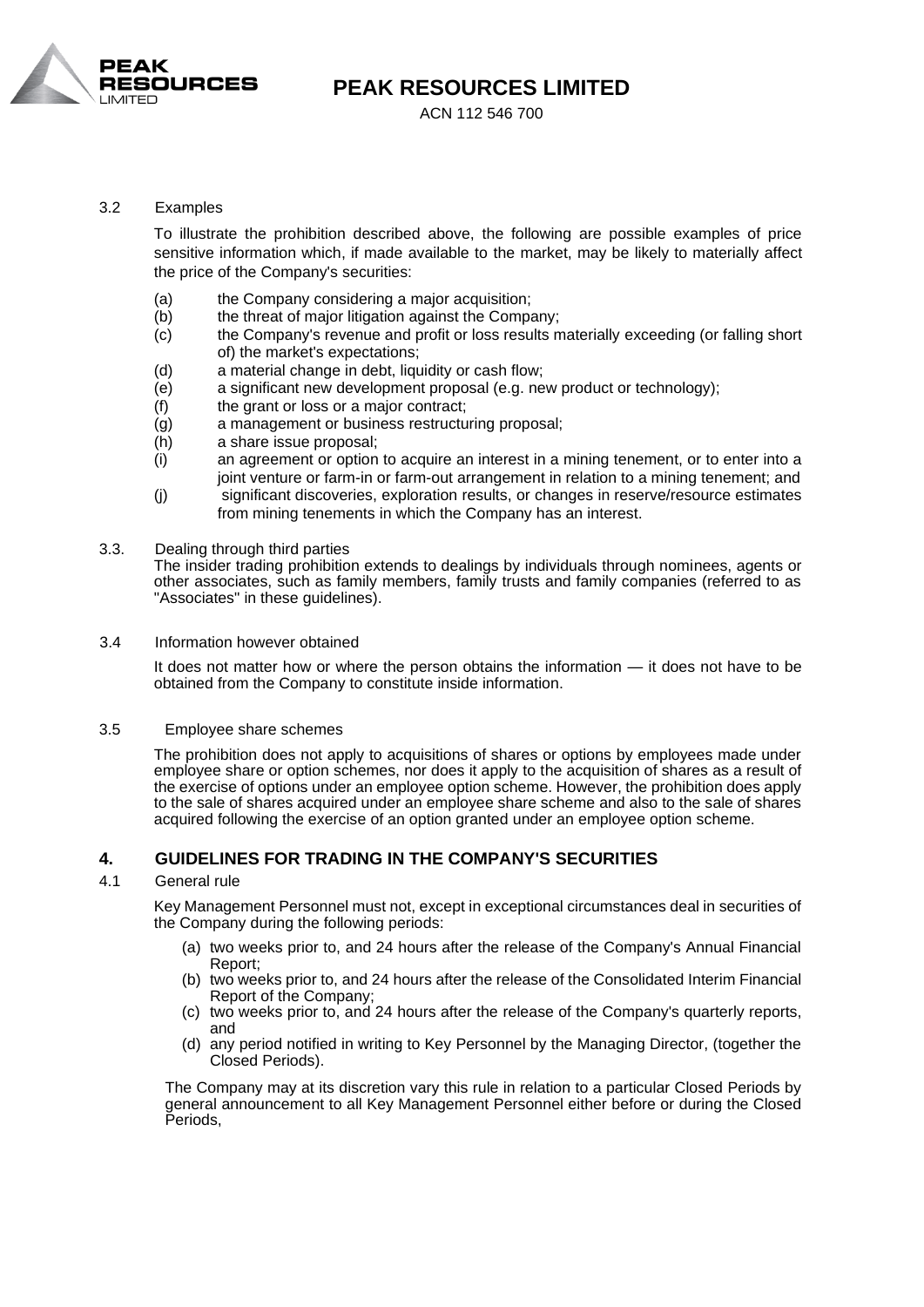

#### ACN 112 546 700

However, if a Key Management Personnel is in possession of price sensitive information which is not generally available to the market, then he or she must not deal in the Company's securities at any time.

#### 4.2 No short-term trading in the Company's securities

Key Management Personnel should never engage in short-term trading of the Company's securities except for the exercise of options where the shares will be sold shortly thereafter.

#### 4.3 Securities in other companies

Buying and selling securities of other companies with which the Company may be dealing is prohibited where an individual possesses information which is not generally available to the market and is 'price sensitive', For example, where an individual is aware that the Company is about to sign a major agreement with another company, they should not buy securities in either the Company or the other company.

#### 4.4 Exceptions

- (a) Key Management Personnel may at any time:
	- i. acquire ordinary shares in the Company by conversion of securities giving a right of conversion to ordinary shares;
	- ii. acquire Company securities under a bonus issue made to all holders of securities of the same class:
	- iii. acquire Company securities under a dividend reinvestment, or top-up plan that is available to all holders or securities of the same class:
	- iv. acquire, or agree to acquire or exercise options under a Company Share Option Plan;
	- v. withdraw ordinary shares in the Company held on behalf of a Key Management Personnel in an employee share plan where the withdrawal is permitted by the rules of that plan:
	- vi. acquire ordinary shares in the Company as a result of the exercise of options held under an employee option scheme;
	- vii. transfer securities of the Company already held into a superannuation fund or other saving scheme in which the restricted person is a beneficiary;
	- viii. make an investment in, or trade in units of, a fund or other scheme (other than a scheme only investing in the securities of the Company) where the assets of the fund or other scheme are invested at the discretion of a third party;
	- ix. where a restricted person is a trustee, trade in the securities of the Company by that trust, provided the restricted person is not a beneficiary of the trust and any decision to trade during a prohibited period is taken by the other trustees or by the investment managers independently of the restricted person; undertake to accept, or accept, a takeover offer;
	- x. trade under an offer or invitation made to all or most of the security holders, such as a rights issue, a security purchase plan, a dividend or distribution reinvestment plan and an equal access buy-back, where the plan that determines the timing and structure of the offer has been approved by the board. This includes decisions relating to whether or not to take up the entitlements and the sale of entitlements required to provide for the take up of the balance of entitlements under a renounceable pro rata issue;
	- xi. dispose of securities of the Company resulting from a secured lender exercising their rights, for example, under a margin lending arrangement;
	- xii. exercise (but not sell securities following exercise) an option or a right under an employee incentive scheme, or convert a convertible security, where the final date for the exercise of the option or tight, or the conversion of the security, falls during a prohibited period or the Company has had a number of consecutive prohibited periods and the restricted person could not reasonably have been expected to exercise it at a time when free to do so; or
	- xiii. trade under a non-discretionary trading plan for which prior written clearance has been provided in accordance with procedures set out in this Policy.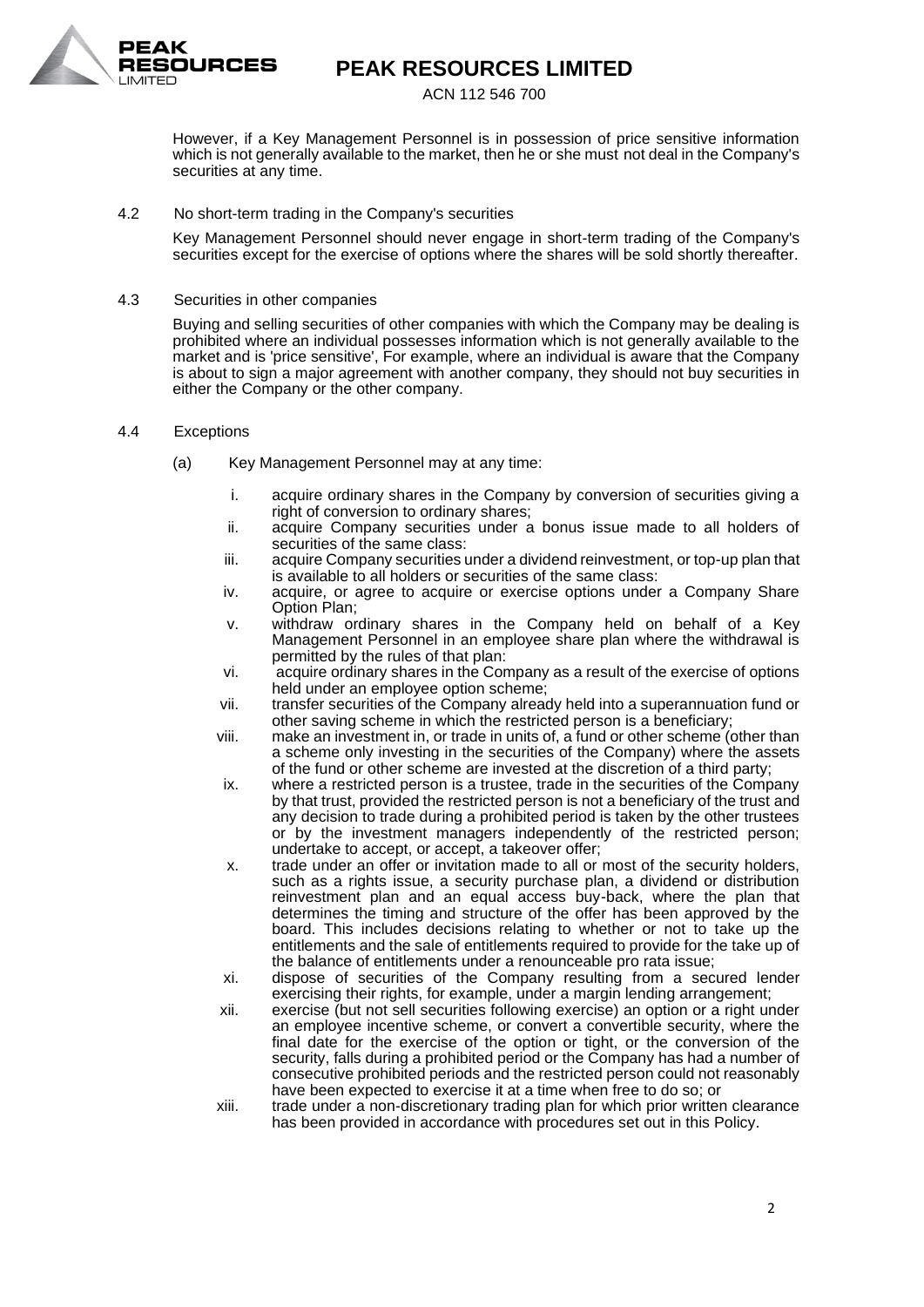

ACN 112 546 700

(b) In respect of any share or option plans adopted by the Company, it should be noted that it is not permissible to provide the exercise price of options by selling the shares acquired on the exercise of these options unless the sale of those shares occurs outside the periods specified in paragraph 4.1.

Were this is to occur at a time when the person possessed inside information, then the sale of Company securities would be a breach of insider trading laws, even though the person's decision to sell was not influenced by the inside information that the person possessed, and the person may not have made a profit on the sale. Where Company securities are provided to a lender as security by way of mortgage or charge, a sale that occurs under that mortgage or charge as a consequence of default would not breach insider trading laws.

4.5 Notification of periods when Key Management Personnel are not permitted to trade

The Managing Director or Company Secretary will endeavour to notify all Key Management Personnel of the times when they are not permitted to buy or sell the Company's securities as set out in paragraph 4.1 (b) and(c).

# **5. APPROVAL AND NOTIFICATION REQUIREMENTS**

5.1 Approval requirements

Any Key Management Personnel wishing to buy, sell or exercise rights in relation to the Company's securities must obtain the prior written approval of the Approving Personnel before doing so.

- 5.2 Approvals to buy or sell securities
	- (a) All requests to buy or sell securities as referred to in paragraph 5.1 must include confirmation that the applicant is not in possession of price sensitive information that is not generally available to the market, the intended volume of securities to be purchased or sold and an estimated time frame not to exceed five (5) trading days from written approval for the sale or purchase.
	- (b) Copies of written approvals must be forwarded to the Company Secretary prior to the approved purchase or sale transaction.

## 5.3 Notification

Subsequent to approval obtained in accordance with paragraphs 5.1 and 5.2 (if required), any Key Management Personnel who (or through his or her Associates) buys, sells, or exercises rights in relation to Company securities (including entering into an agreement that provides a lender with rights in their securities held in the Company) must notify the Company Secretary in writing of the details of the transaction within five (5) business days of the transaction occurring, This notification obligation operates at all times but does not apply to acquisitions of shares or options by employees made under employee share or option schemes, nor does it apply to the acquisition of shares as a result of the exercise of options under an employee option scheme.

5.4 Key Management Personnel sales of securities

Key Management Personnel need to be mindful of the market perception associated with any sale of Company securities and possibly the ability of the market to absorb the volume of shares being sold. With this in mind, the management of the sale of any significant volume of Company securities by a Key Management Personnel needs to be discussed with the Board prior to the execution of any sale.

5.5 Exemption from Closed Periods restrictions due to exceptional circumstance

Key Management Personnel who are not in possession of inside information in relation to the Company, may be given prior written clearance by the Approving Personnel to sell or otherwise dispose of Company securities in a Closed Period where the person is in